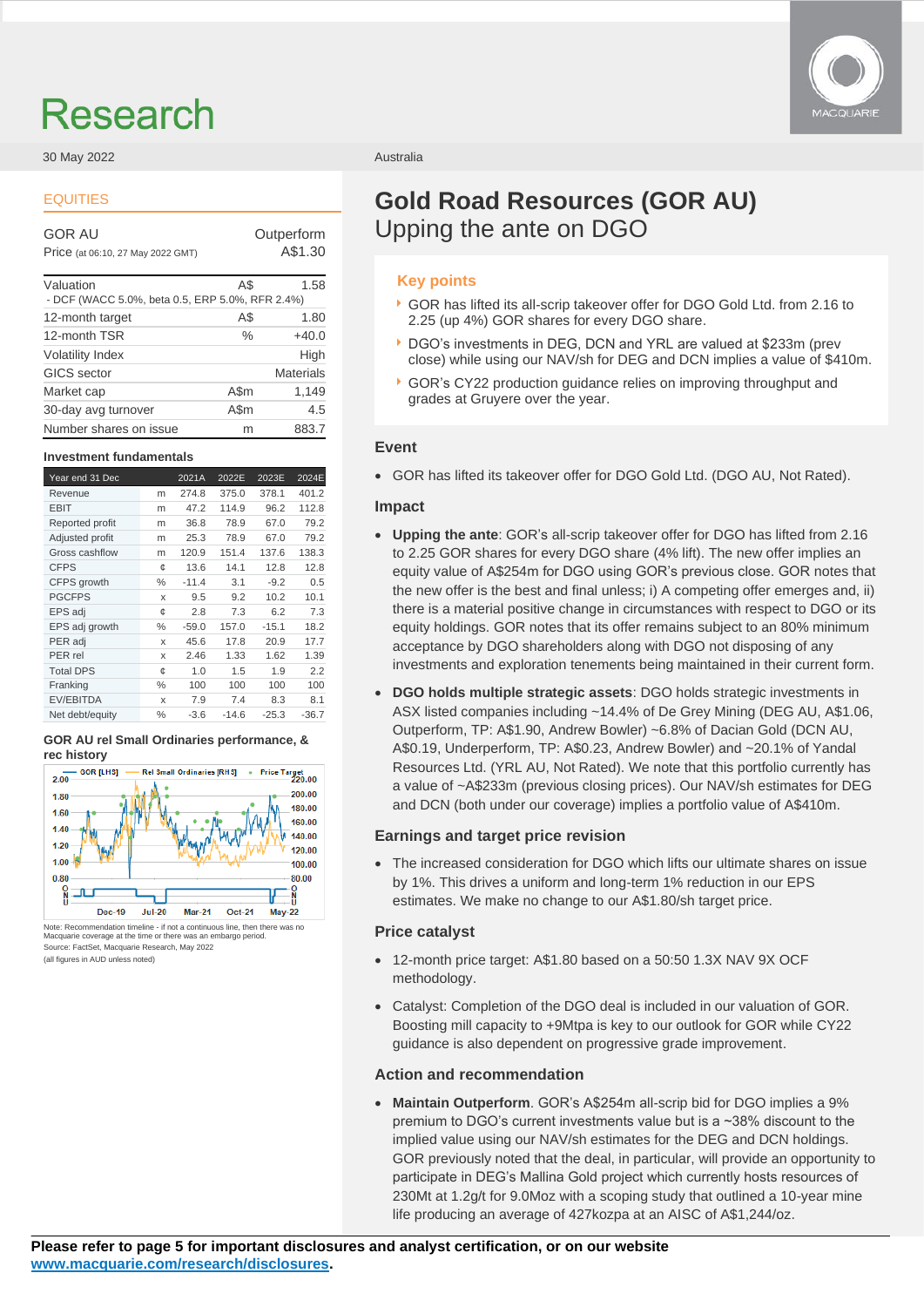

**Fig 1 Gruyere production and cost forecasts (100%) Fig 2 Resources by deposit (100%)**





**Fig 3 Gruyere Resources by classification Fig 4 GOR cash flow outlook**







Source: GOR, Macquarie Research, May 2022 Source: GOR, Macquarie Research, May 2022



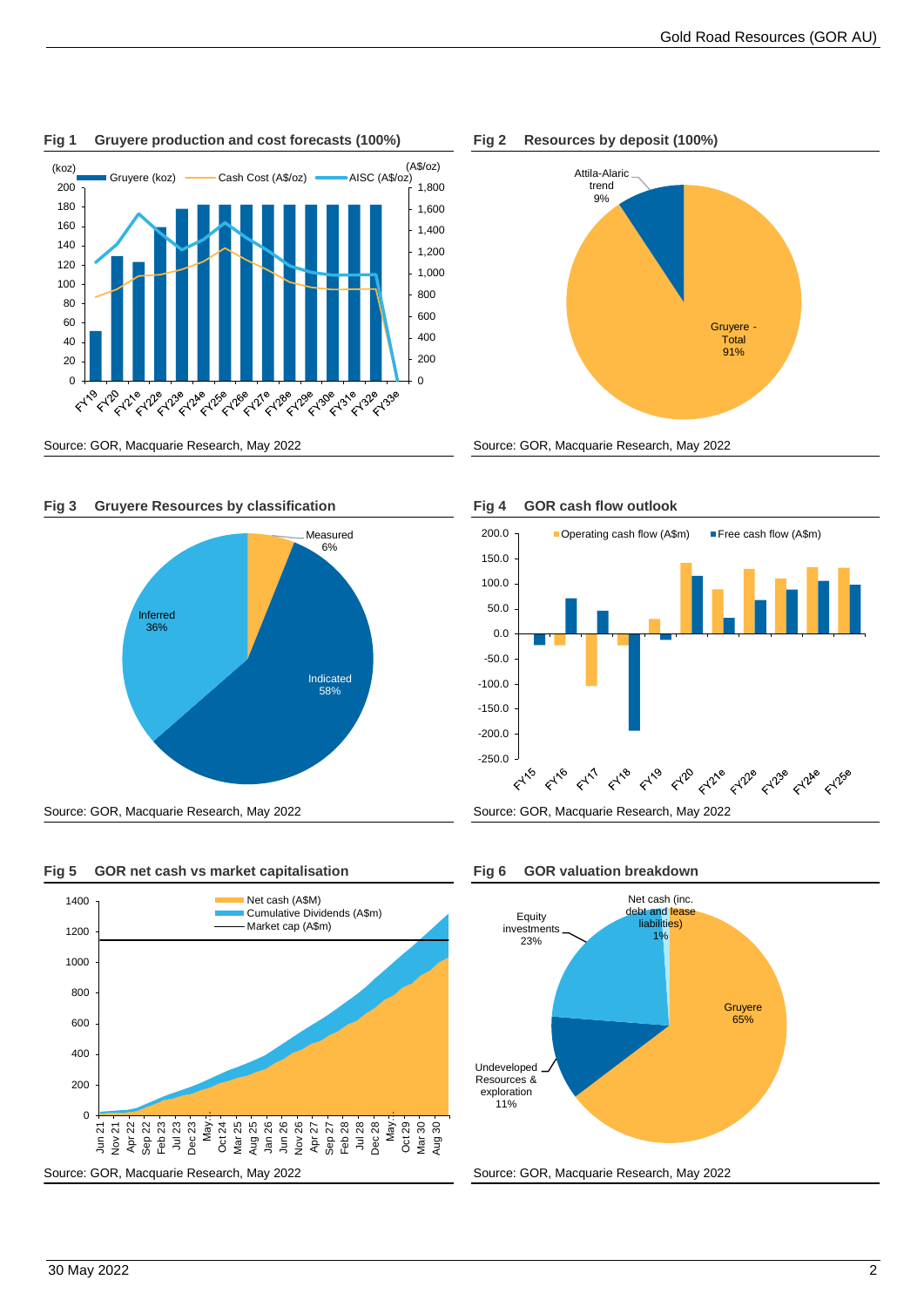# **Fig 7 GOR summary model**

| ASX: GOR                                                                                                                                                                                                                       |                    | Price: (A\$ps)                |                      | 1.30                 |                               |                  |                            |                  | <b>Gold Road Resources</b><br><b>TSR</b><br>Dec<br><b>Rating: Outperform</b><br>Year end:                                    |
|--------------------------------------------------------------------------------------------------------------------------------------------------------------------------------------------------------------------------------|--------------------|-------------------------------|----------------------|----------------------|-------------------------------|------------------|----------------------------|------------------|------------------------------------------------------------------------------------------------------------------------------|
|                                                                                                                                                                                                                                |                    | Mkt cap: (A\$m)               |                      | 1,147                |                               |                  |                            |                  | 882.4<br>38%<br>Diluted shares (m)<br><b>Target: 1.80</b>                                                                    |
| <b>ASSUMPTIONS</b>                                                                                                                                                                                                             |                    | <b>FY18</b>                   | <b>FY19</b>          | <b>FY20</b>          | FY21e                         | FY22e            | FY23e                      | FY24e            | <b>ATTRIBUTABLE MINE OUTPUT</b><br><b>FY18</b><br><b>FY19</b><br>FY20 FY21e FY22e FY23e FY24e                                |
| Exchange Rate                                                                                                                                                                                                                  | <b>A\$/US\$</b>    | 0.75                          | 0.69                 | 0.69                 | 0.75                          | 0.75             | 0.76                       | 0.75             | <b>Gold production (equity)</b>                                                                                              |
| Spot Gold                                                                                                                                                                                                                      | (US\$/oz)          | 1,269                         | 1,391                | 1,770                | 1,800                         | 1,855            | 1,613                      | 1,650            | Gruyere<br>51.6<br>129.1<br>123.3<br>159.2<br>178.2<br>182.4<br>(koz)<br>٠                                                   |
| Spot Gold                                                                                                                                                                                                                      | (A\$/oz)           | 1,697                         | 2,002                | 2,562                | 2,395                         | 2,490            | 2,122                      | 2,200            | <b>Total</b><br>159.2<br>178.2<br>182.4<br>(koz)<br>51.6<br>129.1<br>123.3                                                   |
|                                                                                                                                                                                                                                |                    |                               |                      |                      |                               |                  |                            |                  | <b>Cash costs</b>                                                                                                            |
| <b>RATIO ANALYSIS</b><br>Diluted share capital                                                                                                                                                                                 |                    | <b>FY18</b><br>877.5          | <b>FY19</b><br>878.9 | <b>FY20</b><br>879.6 | FY21e<br>886.9                | FY22e<br>1,077.6 | FY23e<br>1,077.6           | FY24e<br>1,077.6 | 780<br>854<br>977<br>990<br>Gruyere<br>(A\$/oz)<br>1,038<br>1,110<br>ä,<br><b>AISC Cash Costs</b>                            |
| EPS (diluted and pre sig. items)                                                                                                                                                                                               | m<br>A¢            | $-1.9$                        | 0.5                  | 6.9                  | 2.8                           | 7.6              | 6.2                        | 7.3              | (A\$/oz)<br>1,558<br>Gruyere<br>1,102<br>1,274<br>1,377<br>1,221<br>1,316<br>٠                                               |
| P/E                                                                                                                                                                                                                            | $\pmb{\mathsf{x}}$ | -68.6x                        | 273.8x               | 18.7x                | 45.6x                         | 17.1x            | 20.9x                      | 17.7x            | <b>AISC Cash Costs</b><br>(A\$/oz)<br>1,102<br>1,274<br>1,558<br>1,377<br>1,221<br>1,316                                     |
| <b>CFPS</b>                                                                                                                                                                                                                    | A¢                 | (2.6)                         | 3.4                  | 16.0                 | 10.0                          | 12.0             | 10.2                       | 12.3             | <b>Operational EBITDA Contribution (pre hedging)</b>                                                                         |
| P/CF                                                                                                                                                                                                                           | х                  | $-49.6x$                      | 38.3x                | 8.1x                 | 13.0x                         | 10.8x            | 12.7x                      | 10.5x            | A\$m<br>340<br>278<br>440<br>363<br>374<br>Gruyere<br>95                                                                     |
| <b>DPS</b>                                                                                                                                                                                                                     | A¢                 | 0.0                           | 0.0                  | 1.5                  | 1.0                           | 1.5              | 1.9                        | 2.2              | <b>MODELLED PRODUCTION</b>                                                                                                   |
| <b>Dividend yield</b>                                                                                                                                                                                                          | %<br>%             | 0.0%                          | 0.0%                 | 1.2%                 | 0.8%<br>100%                  | 1.2%<br>100%     | 1.5%                       | 1.7%             | $(A_{1,600}^{(A5)}/a)$                                                                                                       |
| <b>Franking Level</b><br>Book value per share                                                                                                                                                                                  | X                  | 100%<br>0.39                  | 100%<br>0.38         | 100%<br>0.48         | 0.50                          | 0.47             | 100%<br>0.52               | 100%<br>0.57     | $^{(k0z)}_{200}$<br>AISC (A\$/oz)<br>Gruyere (koz)<br>Cash Cost (A\$/oz)                                                     |
| P/Book value                                                                                                                                                                                                                   | X                  | 3.4x                          | 3.4x                 | 2.7x                 | 2.6x                          | 2.7x             | 2.5x                       | 2.3x             | 180<br>1,400                                                                                                                 |
| R.O.E. (pre sig items)                                                                                                                                                                                                         | $\%$               | $-5%$                         | 1%                   | 15%                  | 6%                            | 15%              | 12%                        | 13%              | 160<br>1,200                                                                                                                 |
| R.O.A. (pre sig items)                                                                                                                                                                                                         | $\%$               | $-6%$                         | 1%                   | 16%                  | 7%                            | 16%              | 12%                        | 13%              | 140                                                                                                                          |
| <b>Interest Cover</b>                                                                                                                                                                                                          | x                  | 9.7x                          | 4.2x                 | 13.5x                | 6.4x                          | 52.4x            | 200.2x                     | $-321.4x$        | 1,000<br>120                                                                                                                 |
| <b>EBITDA</b> per share                                                                                                                                                                                                        | A\$ps              | $-0.03$                       | 0.02                 | 0.17                 | 0.12                          | 0.15             | 0.14                       | 0.15             | 100<br>800                                                                                                                   |
| <b>EV/EBITDA</b>                                                                                                                                                                                                               | $\mathbf{x}$       | $-42.5x$                      | 76.2x                | 7.5x                 | 10.4x                         | 6.5x             | 6.8x                       | 5.6x             | 80<br>600                                                                                                                    |
| <b>EARNINGS</b>                                                                                                                                                                                                                |                    | <b>FY18</b>                   | <b>FY19</b>          | <b>FY20</b>          | FY21e                         | FY22e            | FY23e                      | FY24e            | 60<br>400                                                                                                                    |
| Sales Revenue                                                                                                                                                                                                                  | A\$m               | $\mathbf 0$                   | 75                   | 295                  | 275                           | 375              | 378                        | 401              | 40                                                                                                                           |
| Other Revenue                                                                                                                                                                                                                  | A\$m               | $\mathsf 0$                   | $\mathbf 0$          | $\mathbf 0$          | $\pmb{0}$                     | $\mathbf 0$      | $\mathbf 0$                | $\mathbf 0$      | 200<br>20                                                                                                                    |
| <b>Total Revenue</b>                                                                                                                                                                                                           | A\$m               | 0                             | 75                   | 295                  | 275                           | 375              | 378                        | 401              | $\circ$<br>FY19<br>FY20<br>FY21e<br>FY22e<br>FY24e<br>FY25e<br>FY27e FY28e<br>FY18<br>FY23e<br>FY26e<br>FY29e<br>FY30e FY31e |
| <b>Operating Costs</b>                                                                                                                                                                                                         | A\$m               | $\mathsf 0$                   | (30)                 | (107)                | (115)                         | (170)            | (197)                      | (214)            |                                                                                                                              |
| <b>Operational EBITDA</b>                                                                                                                                                                                                      | A\$m               | 0                             | 45                   | 188                  | 160                           | 205              | 181                        | 187              | <b>MODELLED CASH FLOW</b>                                                                                                    |
| Exploration Expense/Write-offs                                                                                                                                                                                                 | A\$m               | (19)                          | (18)                 | (25)                 | (34)                          | (22)             | (18)                       | (7)              | 200.0<br>Derating cash flow (A\$m)<br>Free cash flow (A\$m)                                                                  |
| Corporate & Other Costs                                                                                                                                                                                                        | A\$m               | (10)                          | (11)                 | (12)                 | (17)                          | (18)             | (15)                       | (15)             | 150.0                                                                                                                        |
| <b>EBITDA</b>                                                                                                                                                                                                                  | A\$m               | (29)                          | 16                   | 151                  | 109                           | 165              | 148                        | 165              |                                                                                                                              |
| D&A<br>EBIT                                                                                                                                                                                                                    | A\$m<br>A\$m       | (1)<br>(29)                   | (12)<br>5            | (50)<br>101          | (62)<br>47                    | (50)<br>115      | (52)<br>96                 | (52)<br>113      | 100.0                                                                                                                        |
| Net Interest                                                                                                                                                                                                                   | A\$m               | 3                             | (1)                  | (8)                  | (7)                           | (2)              | (0)                        | $\mathbf 0$      | 50.0                                                                                                                         |
| <b>Profit Before Tax</b>                                                                                                                                                                                                       | A\$m               | (26)                          | $\overline{\bf 4}$   | 94                   | 40                            | 113              | 96                         | 113              |                                                                                                                              |
| <b>Tax Expense</b>                                                                                                                                                                                                             | A\$m               | 10                            | $\overline{1}$       | (33)                 | (15)                          | (34)             | (29)                       | (34)             | 0.0                                                                                                                          |
| Minorities                                                                                                                                                                                                                     | A\$m               | $\mathbf 0$                   | $\mathbf 0$          | $\mathbf 0$          | $\mathbf 0$                   | $\mathbf 0$      | $\mathbf 0$                | $\mathbf 0$      | $-50.0$                                                                                                                      |
| <b>Adjusted NPAT</b>                                                                                                                                                                                                           | A\$m               | (17)                          | $\overline{4}$       | 61                   | 25                            | 79               | 67                         | 79               | $-100.0$                                                                                                                     |
| Significant Items (post tax)                                                                                                                                                                                                   | A\$m               | (7)                           | (9)                  | 20                   | 12                            | 0                | 0                          | 0                |                                                                                                                              |
| <b>Reported NPAT</b>                                                                                                                                                                                                           | A\$m               | (24)                          | (5)                  | 81                   | 37                            | 79               | 67                         | 79               | $-150.0$                                                                                                                     |
|                                                                                                                                                                                                                                |                    |                               |                      |                      |                               |                  |                            |                  | $-200.0$                                                                                                                     |
| <b>CASHFLOW</b>                                                                                                                                                                                                                |                    | <b>FY18</b>                   | <b>FY19</b>          | <b>FY20</b>          | FY21e                         | FY22e            | FY23e                      | FY24e            | $-250.0$                                                                                                                     |
| <b>Net Profit</b>                                                                                                                                                                                                              | A\$m               | $-24$                         | -5                   | 81                   | 37                            | 79               | 67                         | 79               | <b>FY15</b><br><b>FY16</b><br>FY19<br><b>FY17</b><br><b>FY18</b><br><b>FY20</b><br>FY21e<br>FY22e<br>FY23e<br>FY24e          |
| Interest/Tax/D&A                                                                                                                                                                                                               | A\$m               | (9)                           | 3                    | 84                   | 69                            | 58               | 43                         | 56               | <b>RESERVES AND RESOURCES (ATTRIBUTABLE)</b>                                                                                 |
| Working Capital/other                                                                                                                                                                                                          | A\$m               | 10                            | 31                   | (24)                 | (17)                          | (8)              | $\overline{1}$             | (2)              | <b>Reserves</b>                                                                                                              |
| <b>Net Operating Cashflow</b>                                                                                                                                                                                                  | A\$m               | (23)                          | 30                   | 141                  | 89                            | 130              | 110                        | 133              | Project<br>Mt<br>g/t<br>koz                                                                                                  |
| Capex                                                                                                                                                                                                                          | A\$m               | (177)                         | (37)                 | (43)                 | (60)                          | (51)             | (22)                       | (27)             | Gruyere - Open Pit<br>50.9<br>1.3<br>2,080                                                                                   |
| Investments<br>Sale of PPE and Other                                                                                                                                                                                           | A\$m               | $\overline{7}$<br>$\mathbf 0$ | $\pmb{0}$            | 18<br>$\mathbf 0$    | $\overline{4}$<br>$\mathbf 0$ | (11)<br>0        | $\mathbf 0$<br>$\mathbf 0$ | $\mathbf 0$<br>0 | Golden Highway<br>1.3<br>3.7<br>150<br>$1.3$<br>54.5<br>2,230                                                                |
| Free cash flow                                                                                                                                                                                                                 | A\$m<br>A\$m       | (193)                         | (5)<br>(12)          | 116                  | 32                            | 68               | 89                         | 106              | <b>Total</b><br><b>Resources</b>                                                                                             |
| Dividends Paid                                                                                                                                                                                                                 | A\$m               | 0                             | 0                    | 0                    | (17)                          | (9)              | (23)                       | (22)             | Project<br>Mt<br>g/t<br>koz                                                                                                  |
| Debt                                                                                                                                                                                                                           | A\$m               | $\pmb{0}$                     | 77                   | (91)                 | (10)                          | (9)              | (9)                        | (9)              | Gruyere - Open Pit<br>76.3<br>1.3<br>3,255                                                                                   |
| Equity Issuance                                                                                                                                                                                                                | A\$m               | 0                             | $\mathbf 0$          | $\mathbf 0$          | $\mathbf 0$                   | 0                | 0                          | 0                | Gruyere - Underground<br>10.9<br>1.5<br>510                                                                                  |
| Other                                                                                                                                                                                                                          | A\$m               | 0                             | $\pmb{0}$            | $\mathbf 0$          | $\pmb{0}$                     | 0                | $\mathbf 0$                | 0                | Golden Highway & YAM 14<br>8.4<br>1.4<br>385                                                                                 |
| <b>Net Financing Cashflow</b>                                                                                                                                                                                                  | A\$m               | 0                             | 77                   | (91)                 | (27)                          | (18)             | (31)                       | (30)             | Central bore UG<br>13.0<br>0.1<br>51                                                                                         |
| Net change in cash                                                                                                                                                                                                             | A\$m               | (193)                         | 65                   | 25                   | 5                             | 50               | 57                         | 76               | GOR 100% ground<br>2.5<br>6.5<br>510                                                                                         |
|                                                                                                                                                                                                                                |                    |                               |                      |                      |                               |                  |                            |                  | <b>Total</b><br>102.2<br>1.43<br>4711                                                                                        |
|                                                                                                                                                                                                                                |                    |                               |                      |                      |                               |                  |                            |                  | EV/Reserve (A\$/oz)<br>506<br>EV/Resource (A\$/oz)<br>239                                                                    |
|                                                                                                                                                                                                                                |                    | <b>FY18</b>                   | <b>FY19</b>          | <b>FY20</b>          | FY21e                         | FY22e            | FY23e                      | FY24e            | <b>EQUITY DCF VALUATION</b><br>Macquarie forecasts<br>Spot prices                                                            |
|                                                                                                                                                                                                                                |                    | 44                            | 101<br>456           | 126<br>451           | 132<br>462                    | 181<br>462       | 239<br>431                 | 314<br>406       | Projects<br>A\$m<br>A\$ps<br>A\$m<br>A\$ps<br>Gruyere<br>1,168<br>1.08<br>1,664<br>1.54                                      |
|                                                                                                                                                                                                                                | A\$m               |                               |                      |                      | 17                            | 35               | 49                         | 63               | Undeveloped Resources & exploration<br>209<br>0.19<br>209<br>0.19                                                            |
|                                                                                                                                                                                                                                | A\$m               | 412                           |                      |                      |                               |                  | 773                        | 838              | 0.38<br>426<br>0.40<br>Equity investments<br>410                                                                             |
|                                                                                                                                                                                                                                | A\$m               | 13                            | 17                   | 17                   |                               |                  |                            |                  |                                                                                                                              |
|                                                                                                                                                                                                                                | A\$m<br>A\$m       | 495<br>118                    | 607<br>200           | 627<br>116           | 652<br>116                    | 732<br>106       | 98                         | 89               | Unpaid capital & new equity<br>(0.01)<br>(10)<br>(10)                                                                        |
|                                                                                                                                                                                                                                | A\$m               | 156                           | 271                  | 208                  | 211                           | 221              | 217                        | 224              | Forwards<br>(0.02)<br>(20)<br>(24)                                                                                           |
|                                                                                                                                                                                                                                | A\$m               | 339                           | 336                  | 419                  | 441                           | 512              | 556                        | 614              | (73)<br>Corporate<br>(73)<br>(0.07)                                                                                          |
|                                                                                                                                                                                                                                | A\$m               | 74                            | 99                   | (10)                 | (16)                          | (75)             | (141)                      | (225)            | 20<br>0.02<br>20<br>Net cash (inc. debt and lease liabilities)                                                               |
| <b>BALANCE SHEET</b><br>Cash<br>PP&E & Mine Development<br>Exploration<br><b>Total Assets</b><br>Debt<br><b>Total Liabilities</b><br><b>Total Net Assets / Equity</b><br>Net Debt / (Cash)<br>Gearing (net debt/(nd + equity)) | $\%$               | 18%                           | 23%                  | (3%)                 | (4%)                          | (17%)            | (34%)                      | (58%)            | (0.01)<br>(0.02)<br>(0.07)<br>0.02<br>Net Equity Value (@ 5% WACC)<br>1,703<br>1.58<br>2,210<br>2.05                         |
| Gearing (net debt/equity)                                                                                                                                                                                                      | %                  | 22%                           | 29%                  | (2%)                 | (4%)                          | (15%)            | (25%)                      | (37%)            | Price Target (50:50 1.3x NAV 9x OCF)<br>1.80                                                                                 |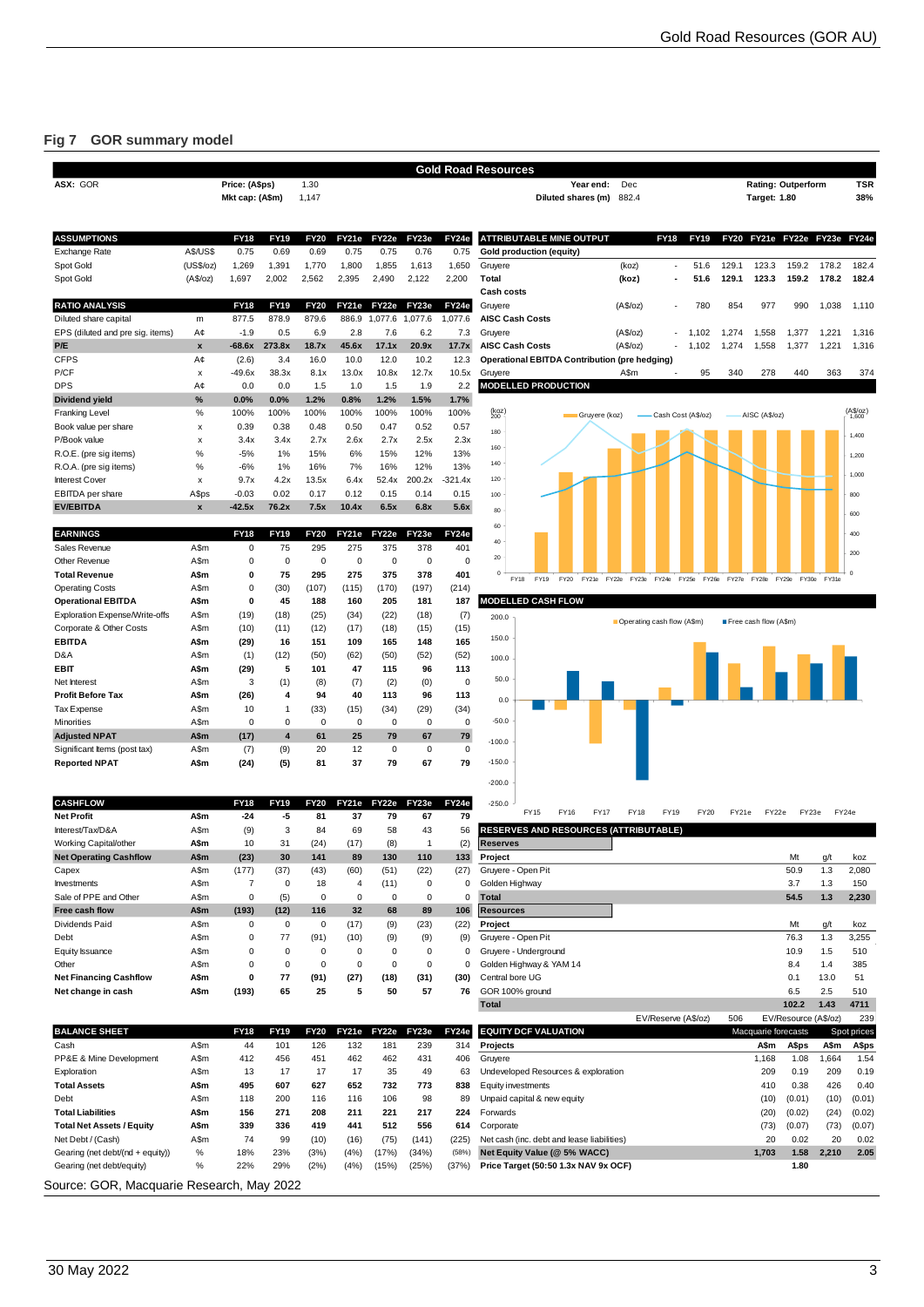# **Macquarie Quant Alpha Model Views**

The quant model currently holds a marginally positive view on Gold Road Resources. The strongest style exposure is Quality, indicating this stock is likely to have a superior and more stable underlying earnings stream. The weakest style exposure is Price Momentum, indicating this stock has had weak medium to long term returns which often persist into the future.

# **349/649**

Global rank in Metals & Mining

| % of BUY recommendations                 | 89% (8/9) |
|------------------------------------------|-----------|
| <b>Number of Price Target downgrades</b> |           |
| <b>Number of Price Target upgrades</b>   | 0         |

# **Macquarie Alpha Model ranking Factors driving the Alpha Model**

A list of comparable companies and their Macquarie Alpha model score (higher is better).



# **Attractive** Fundamentals **Fundamentals**  $\ddot{\bullet}$ **Quant**<br>• Local market rank  $\triangleleft$  Global sector rank

Displays where the company's ranked based on the fundamental consensus Price Target and Macquarie's Quantitative Alpha model. Two rankings: Local market (Australia & NZ) and Global sector (Metals & Mining)

For the comparable firms this chart shows the key underlying styles and their contribution to the current overall Alpha score.



# **Macquarie Earnings Sentiment Indicator Drivers of Stock Return**

The Macquarie Sentiment Indicator is an enhanced earnings revisions signal that favours analysts who have more timely and higher conviction revisions. Current score shown below.



# **What drove this Company in the last 5 years How it looks on the Alpha model**

Which factor score has had the greatest correlation with the company's returns over the last 5 years.



Breakdown of 1 year total return (local currency) into returns from dividends, changes in forward earnings estimates and the resulting change in earnings multiple.



A more granular view of the underlying style scores that drive the alpha (higher is better) and the percentile rank relative to the sector and market.



Source (all charts): FactSet, Thomson Reuters, and Macquarie Quant.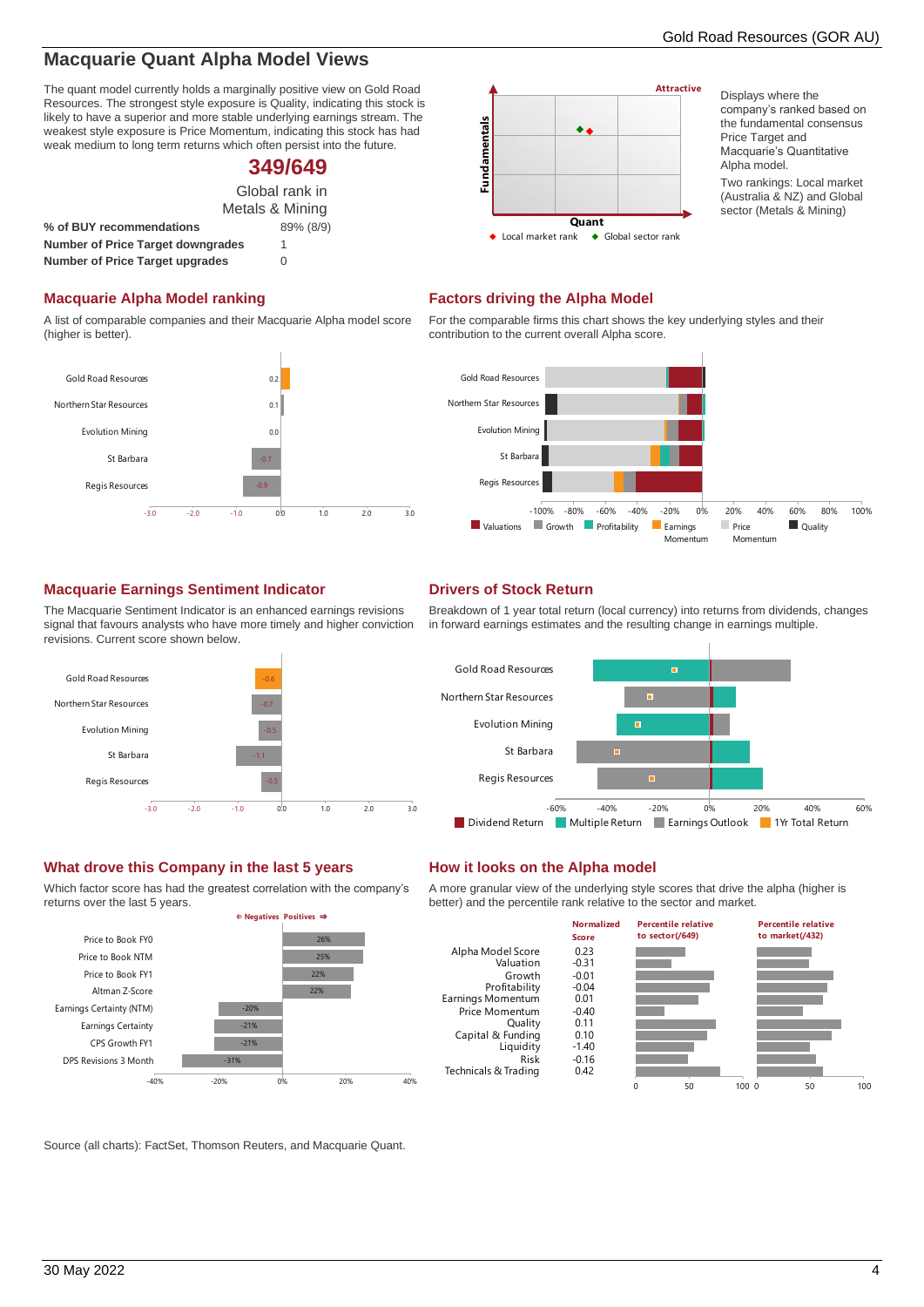# **Important disclosures:**

<span id="page-4-0"></span>**Recommendation definitions**

**Macquarie – Asia and USA** Outperform – expected return >10% Neutral – expected return from -10% to +10% Underperform – expected return <-10%

## **Macquarie – Australia/New Zealand**

Outperform – expected return >10% Neutral – expected return from 0% to 10% Underperform – expected return <0%

Note: expected return is reflective of a Medium Volatility stock and should be assumed to adjust proportionately with volatility risk

### **Volatility index definition\***

This is calculated from the volatility of historical price movements.

**Very high–highest risk** – Stock should be expected to move up or down 60–100% in a year – investors should be aware this stock is highly speculative.

**High** – stock should be expected to move up or down at least 40–60% in a year – investors should be aware this stock could be speculative.

**Medium** – stock should be expected to move up or down at least 30–40% in a year.

**Low–medium** – stock should be expected to move up or down at least 25–30% in a year.

**Low** – stock should be expected to move up or down at least 15–25% in a year. Applicable to select stocks in Asia/Australia/NZ

**Recommendations** – 12 months

**Note:** Quant recommendations may differ from Fundamental Analyst recommendations

### **Financial definitions**

All "Adjusted" data items have had the following adjustments made:

Added back: goodwill amortisation, provision for catastrophe reserves, IFRS derivatives & hedging, IFRS impairments & IFRS interest expense Excluded: non recurring items, asset revals, property revals, appraisal value uplift, preference dividends & minority interests

**EPS** = adjusted net profit / efpowa\*

**ROA** = adjusted ebit / average total assets **ROA Banks/Insurance** = adjusted net profit /average total assets

**ROE** = adjusted net profit / average shareholders funds **Gross cashflow** = adjusted net profit + depreciation \*equivalent fully paid ordinary weighted average number of shares

All Reported numbers for Australian/NZ listed stocks are modelled under IFRS (International Financial Reporting Standards).

# **Recommendation proportions – For quarter ending 31 Mar 2022**

**AU/NZ Asia USA**<br>63.27% 69.10% 79.79%

# Outperform 63.27% 69.10% 79.79% (for global coverage by Macquarie, 6.23% of stocks followed are investment banking clients)<br>Neutral 30.61% 20.65% 18.09% (for global coverage by Macquarie, 3.33% of stocks followed are inves

# **GOR AU vs Small Ordinaries, & rec history**



Neutral 30.61% 20.65% 18.09% (for global coverage by Macquarie, 3.33% of stocks followed are investment banking clients)<br>Underperform 6.12% 10.25% 2.13% (for global coverage by Macquarie, 1.16% of stocks followed are inves (for global coverage by Macquarie, 1.16% of stocks followed are investment banking clients)



# **DCN AU vs Small Ordinaries, & rec history**



(all figures in AUD currency unless noted)

Note: Recommendation timeline – if not a continuous line, then there was no Macquarie coverage at the time or there was an embargo period. Source: FactSet, Macquarie Research, May 2022

# **12-month target price methodology**

GOR AU: A\$1.80 based on a 50:50 1.3X NAV 9X OCF methodology

DEG AU: A\$1.90 based on a 1.0 x sum-of-the-parts NAV methodology

DCN AU: A\$0.23 based on a 1x NAV methodology

# **Company-specific disclosures**:

**GOR AU:** Macquarie Group Limited together with its affiliates owns a net long of 0.5% or more of the equity securities of Gold Road Resources Ltd. Macquarie Group Limited together with its affiliates beneficially owns 1% or more of the equity securities of Gold Road Resources Ltd. **DEG AU:**  Macquarie Group Limited together with its affiliates owns a net long of 0.5% or more of the equity securities of De Grey Mining Ltd Macquarie Group Limited together with its affiliates beneficially owns 1% or more of the equity securities of De Grey Mining Ltd. Macquarie analyst(s) involved with the preparation of this research has, in the past 12 months, visited material operations of De Grey Mining Limited. The company furnished local transportation as part of this site visit, which was authorized in adherence with Macquarie policy requirements. **DCN AU:** MACQUARIE CAPITAL (AUSTRALIA) LIMITED or one of its affiliates managed or co-managed a public offering of securities of Dacian Gold Ltd in the past 12 months, for which it received compensation.

Important disclosure information regarding the subject companies covered in this report is available publicly at www.macquarie.com/research/disclosures.

Important disclosure information regarding the subject companies covered in this report is available publicly at www.macquarie.com/research/disclosures. Clients receiving this report can additionally access previous recommendations (from the year prior to publication of this report) issued by this report's author at https://www.macquarieinsights.com.

| Date        | Stock Code (BBG code) | Recommendation | <b>Target Price</b> |
|-------------|-----------------------|----------------|---------------------|
| 04-Apr-2022 | <b>GOR AU</b>         | Outperform     | A\$1.80             |
| 28-Mar-2022 | <b>GOR AU</b>         | Neutral        | A\$1.70             |
| 11-Mar-2022 | <b>GOR AU</b>         | Underperform   | A\$1.70             |
| 10-Dec-2021 | <b>GOR AU</b>         | Outperform     | A\$1.70             |
| 27-Oct-2021 | <b>GOR AU</b>         | Outperform     | A\$1.60             |
| 29-Sep-2021 | <b>GOR AU</b>         | Outperform     | A\$1.40             |
| 28-Jun-2021 | GOR AU                | Outperform     | A\$1.50             |
| 09-Jun-2021 | <b>GOR AU</b>         | Outperform     | A\$1.60             |
| 20-Apr-2021 | <b>GOR AU</b>         | Outperform     | A\$1.50             |
|             |                       |                |                     |